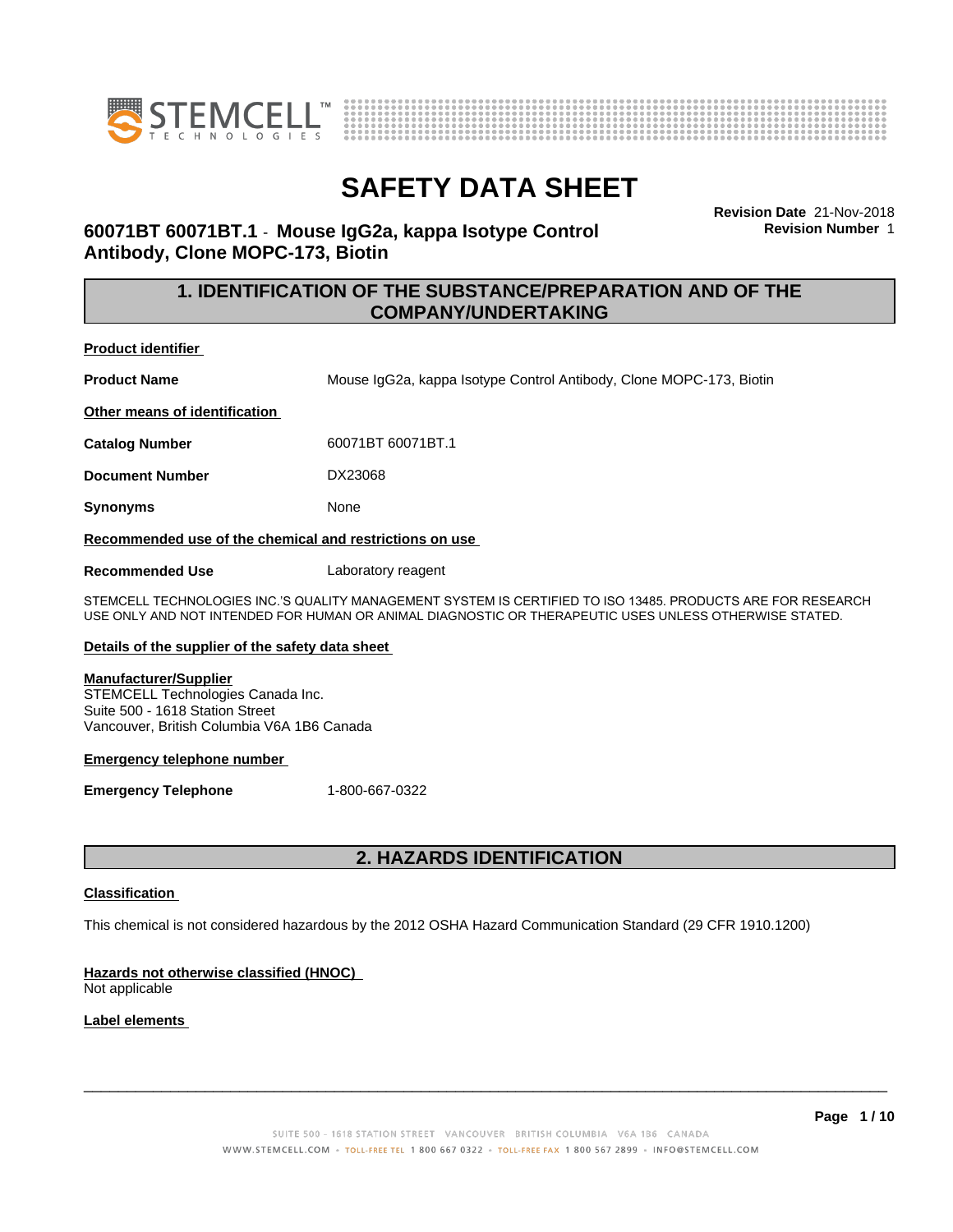



# \_\_\_\_\_\_\_\_\_\_\_\_\_\_\_\_\_\_\_\_\_\_\_\_\_\_\_\_\_\_\_\_\_\_\_\_\_\_\_\_\_\_\_\_\_\_\_\_\_\_\_\_\_\_\_\_\_\_\_\_\_\_\_\_\_\_\_\_\_\_\_\_\_\_\_\_\_\_\_\_\_\_\_\_\_\_\_\_\_\_\_\_\_ **Revision Date** 21-Nov-2018 **60071BT 60071BT.1** - **Mouse IgG2a, kappa Isotype Control Antibody, Clone MOPC-173, Biotin**

**Revision Number** 1



**Other Information**

Not applicable

**Unknown acute toxicity** 0 % of the mixture consists of ingredient(s) of unknown toxicity

0 % of the mixture consists of ingredient(s) of unknown acute oral toxicity

0 % of the mixture consists of ingredient(s) of unknown acute dermal toxicity

0 % of the mixture consists of ingredient(s) of unknown acute inhalation toxicity (gas)

0 % of the mixture consists of ingredient(s) of unknown acute inhalation toxicity (vapor)

0 % of the mixture consists of ingredient(s) of unknown acute inhalation toxicity (dust/mist)

### **3. COMPOSITION/INFORMATION ON INGREDIENTS**

### **Substance**

Not applicable.

**Mixture**

Not a hazardous substance or mixture according to the Globally Harmonized System (GHS)

\*The exact percentage (concentration) of composition has been withheld as a trade secret.

# **4. FIRST AID MEASURES**

### **Description of first aid measures**

**Inhalation** Remove to fresh air.

**Eye contact Rinse thoroughly with plenty of water for at least 15 minutes, lifting lower and upper eyelids.** Consult a physician.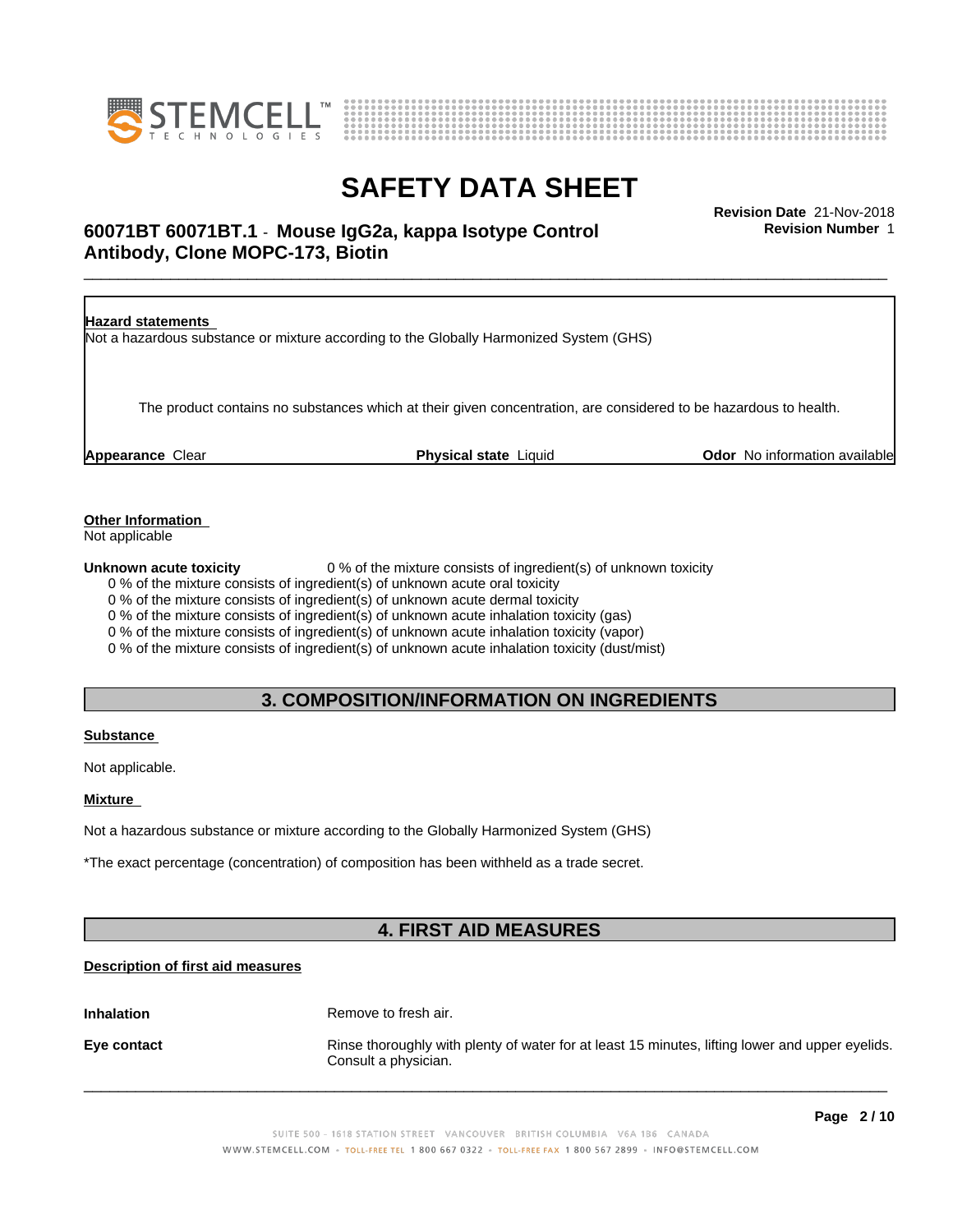



**Revision Number** 1

# \_\_\_\_\_\_\_\_\_\_\_\_\_\_\_\_\_\_\_\_\_\_\_\_\_\_\_\_\_\_\_\_\_\_\_\_\_\_\_\_\_\_\_\_\_\_\_\_\_\_\_\_\_\_\_\_\_\_\_\_\_\_\_\_\_\_\_\_\_\_\_\_\_\_\_\_\_\_\_\_\_\_\_\_\_\_\_\_\_\_\_\_\_ **Revision Date** 21-Nov-2018 **60071BT 60071BT.1** - **Mouse IgG2a, kappa Isotype Control Antibody, Clone MOPC-173, Biotin**

| <b>Skin contact</b>                                                                                       | Wash skin with soap and water.                                                                                                        |  |  |
|-----------------------------------------------------------------------------------------------------------|---------------------------------------------------------------------------------------------------------------------------------------|--|--|
| Ingestion                                                                                                 | Clean mouth with water and drink afterwards plenty of water.                                                                          |  |  |
| Most important symptoms and effects, both acute and delayed                                               |                                                                                                                                       |  |  |
| <b>Symptoms</b>                                                                                           | No information available.                                                                                                             |  |  |
|                                                                                                           | Indication of any immediate medical attention and special treatment needed                                                            |  |  |
| Note to physicians                                                                                        | Treat symptomatically.                                                                                                                |  |  |
|                                                                                                           |                                                                                                                                       |  |  |
|                                                                                                           | <b>5. FIRE-FIGHTING MEASURES</b>                                                                                                      |  |  |
| <b>Suitable Extinguishing Media</b>                                                                       | Use extinguishing measures that are appropriate to local circumstances and the<br>surrounding environment.                            |  |  |
| Unsuitable extinguishing media                                                                            | CAUTION: Use of water spray when fighting fire may be inefficient.                                                                    |  |  |
| Specific hazards arising from the<br>chemical                                                             | No information available.                                                                                                             |  |  |
| <b>Explosion data</b><br>Sensitivity to Mechanical Impact None.<br><b>Sensitivity to Static Discharge</b> | None.                                                                                                                                 |  |  |
| Special protective equipment for<br>fire-fighters                                                         | Firefighters should wear self-contained breathing apparatus and full firefighting turnout<br>gear. Use personal protection equipment. |  |  |

### **6. ACCIDENTAL RELEASE MEASURES**

### **Personal precautions, protective equipment and emergency procedures**

**Personal precautions** Ensure adequate ventilation.

### **Environmental precautions**

**Environmental precautions** See Section 12 for additional Ecological Information.

### **Methods and material for containment and cleaning up**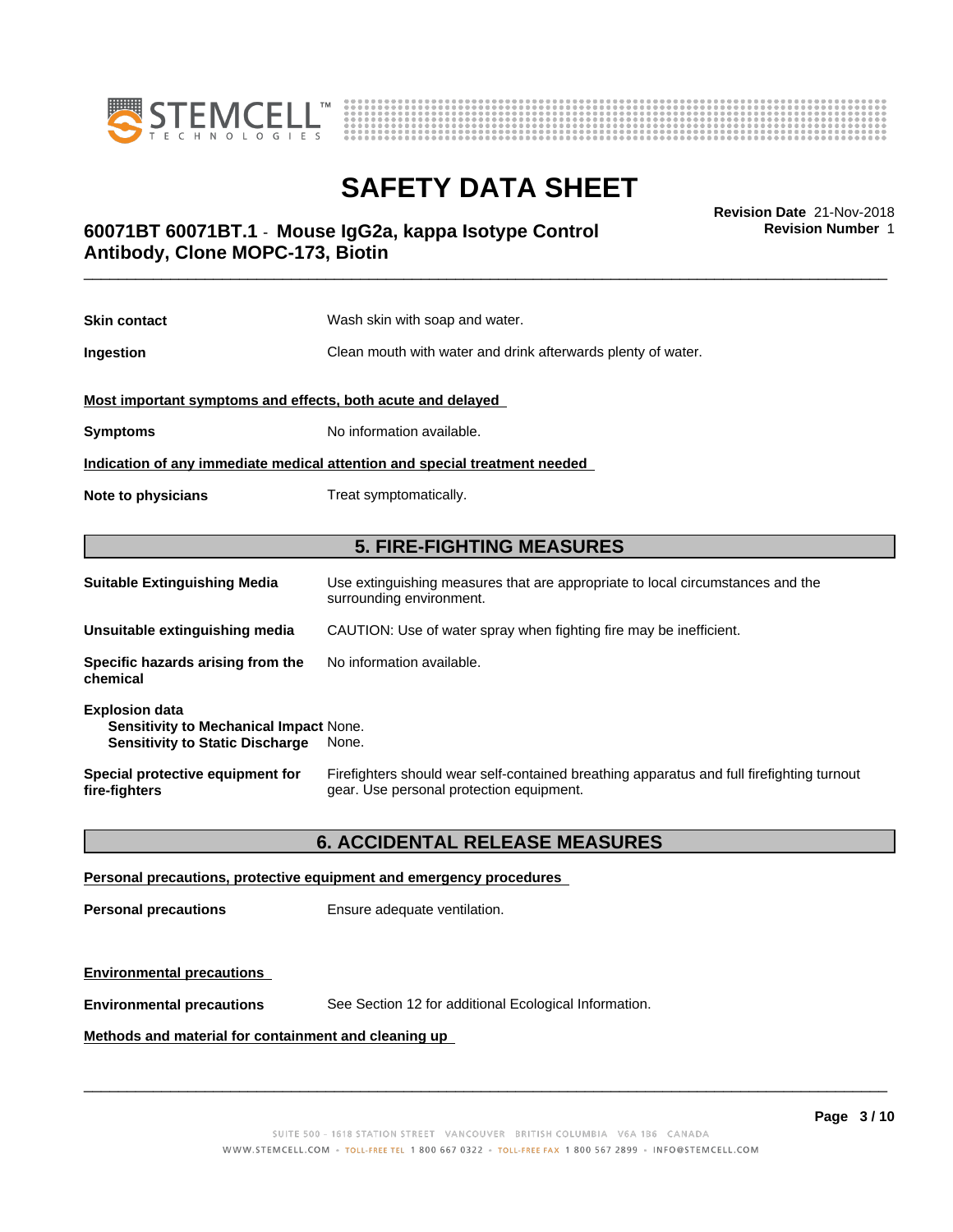



**Revision Number** 1

# \_\_\_\_\_\_\_\_\_\_\_\_\_\_\_\_\_\_\_\_\_\_\_\_\_\_\_\_\_\_\_\_\_\_\_\_\_\_\_\_\_\_\_\_\_\_\_\_\_\_\_\_\_\_\_\_\_\_\_\_\_\_\_\_\_\_\_\_\_\_\_\_\_\_\_\_\_\_\_\_\_\_\_\_\_\_\_\_\_\_\_\_\_ **Revision Date** 21-Nov-2018 **60071BT 60071BT.1** - **Mouse IgG2a, kappa Isotype Control Antibody, Clone MOPC-173, Biotin**

| <b>Methods for containment</b>         | Prevent further leakage or spillage if safe to do so.                                |
|----------------------------------------|--------------------------------------------------------------------------------------|
| Methods for cleaning up                | Pick up and transfer to properly labeled containers.                                 |
| <b>Prevention of secondary hazards</b> | Clean contaminated objects and areas thoroughly observing environmental regulations. |

# **7. HANDLING AND STORAGE**

### **Precautions for safe handling**

**Advice on safe handling** Handle in accordance with good industrial hygiene and safety practice.

### **Conditions for safe storage, including any incompatibilities**

**Storage Conditions** Keep containers tightly closed in a dry, cool and well-ventilated place.

## **8. EXPOSURE CONTROLS/PERSONAL PROTECTION**

| <b>Control parameters</b>        |                                                                                                                                                                             |
|----------------------------------|-----------------------------------------------------------------------------------------------------------------------------------------------------------------------------|
| <b>Exposure Limits</b>           | This product, as supplied, does not contain any hazardous materials with occupational<br>exposure limits established by the region specific regulatory bodies.              |
| Appropriate engineering controls |                                                                                                                                                                             |
| <b>Engineering controls</b>      | Showers<br>Eyewash stations<br>Ventilation systems.                                                                                                                         |
|                                  | Individual protection measures, such as personal protective equipment                                                                                                       |
| <b>Eye/face protection</b>       | No special protective equipment required.                                                                                                                                   |
| Skin and body protection         | No special protective equipment required.                                                                                                                                   |
| <b>Respiratory protection</b>    | No protective equipment is needed under normal use conditions. If exposure limits are<br>exceeded or irritation is experienced, ventilation and evacuation may be required. |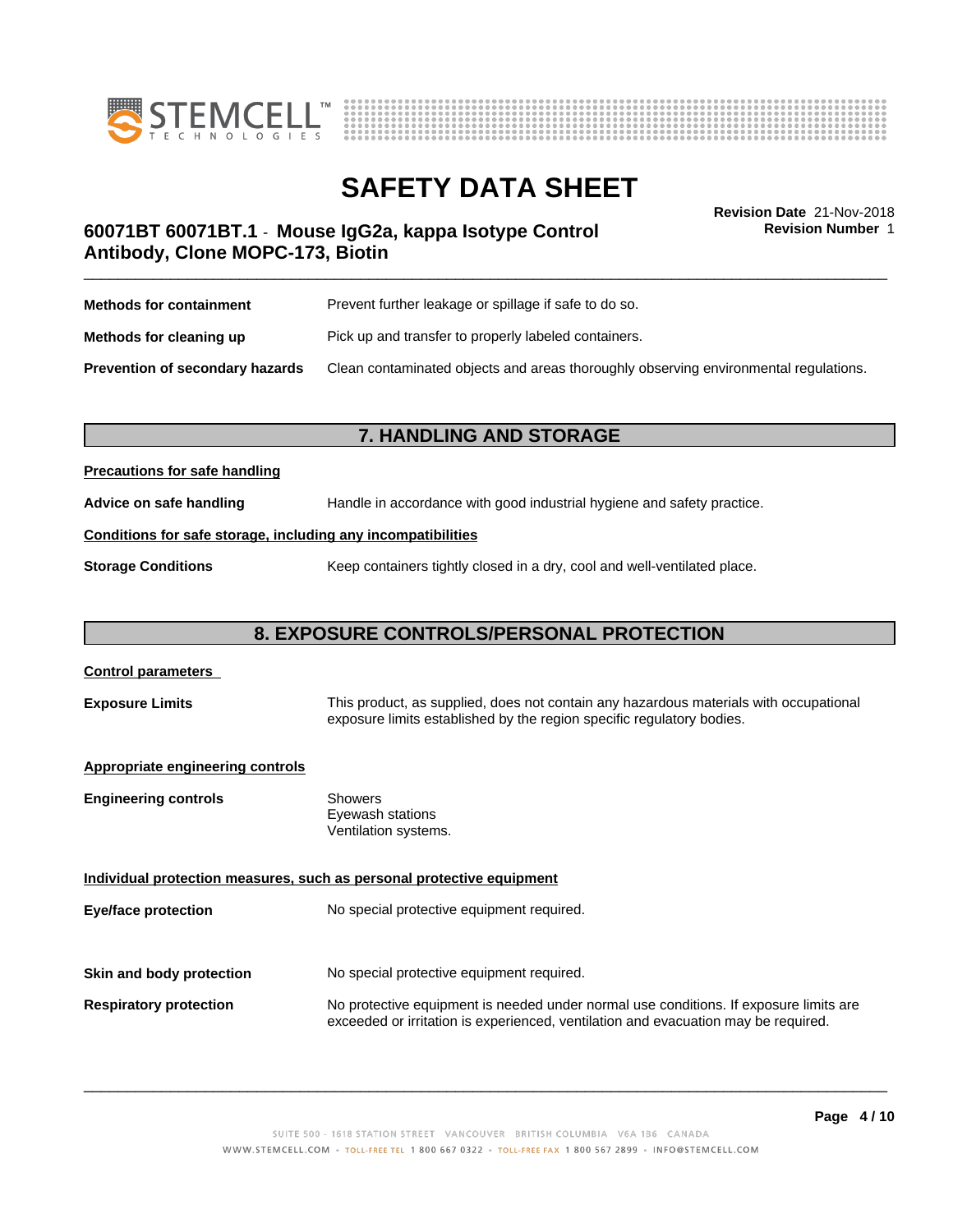



# \_\_\_\_\_\_\_\_\_\_\_\_\_\_\_\_\_\_\_\_\_\_\_\_\_\_\_\_\_\_\_\_\_\_\_\_\_\_\_\_\_\_\_\_\_\_\_\_\_\_\_\_\_\_\_\_\_\_\_\_\_\_\_\_\_\_\_\_\_\_\_\_\_\_\_\_\_\_\_\_\_\_\_\_\_\_\_\_\_\_\_\_\_ **Revision Date** 21-Nov-2018 **60071BT 60071BT.1** - **Mouse IgG2a, kappa Isotype Control Antibody, Clone MOPC-173, Biotin**

**General hygiene considerations** Handle in accordance with good industrial hygiene and safety practice.

### **9. PHYSICAL AND CHEMICAL PROPERTIES**

### **Information on basic physical and chemical properties**

**Physical state** Liquid Appearance **Clear** 

**Explosive properties**<br> **Oxidizing properties**<br>
No information available **Oxidizing properties Property Remarks •Method Property Remarks •Method pH** No data available None known<br> **Melting point / freezing point** No data available None known **Melting point / freezing point** No data available None known<br> **Boiling point / boiling range** No data available None known **Boiling point / boiling range Flash point No data available None known Evaporation rate Cone Cone Access Mode to Access 10 and 7 and 7 and 7 and 7 and 7 and 7 and 7 and 7 and 7 and 7 and 7 and 7 and 7 and 7 and 7 and 7 and 7 and 7 and 7 and 7 and 7 and 7 and 7 and 7 and 7 and 7 and 7 and 7 Flammability (solid, gas)** No data available None known **Flammability Limit in Air Air 1988 1999 <b>1999 1999**  None known **Upper flammability limit:** No data available **Lower flammability limit:** No data available **Vapor pressure No data available None known Vapor density**<br> **Relative density**<br>
No data available None Known<br>
None known **Relative density No data available and the Shown None known**<br> **Water solubility No data available None known None known Water solubility Solubility in other solvents** No data available None known<br> **Partition coefficient** No data available None known<br>
None known **Partition coefficient**<br> **Autoignition temperature**<br>
No data available None None known<br>
None known **Autoignition temperature No data available None known**<br> **Decomposition temperature** No data available **None known**<br>
None known **Decomposition temperature** No data available<br> **Kinematic viscosity** No data available **Kinematic viscosity No data available None known**<br> **Notata available None known**<br>
Notata available **None known Dynamic viscosity No data available None known** 

**Other Information Softening point** No information available **VOC** Content (%)

**Color** No information available **Odor** No information available **Odor threshold** No information available

**Molecular weight** No information available **Molecular formula No information available**<br>**VOC Content (%)** No information available **Liquid Density** No information available **Bulk density** No information available

# **10. STABILITY AND REACTIVITY**

**Reactivity No information available.** 

 $\overline{\phantom{a}}$  ,  $\overline{\phantom{a}}$  ,  $\overline{\phantom{a}}$  ,  $\overline{\phantom{a}}$  ,  $\overline{\phantom{a}}$  ,  $\overline{\phantom{a}}$  ,  $\overline{\phantom{a}}$  ,  $\overline{\phantom{a}}$  ,  $\overline{\phantom{a}}$  ,  $\overline{\phantom{a}}$  ,  $\overline{\phantom{a}}$  ,  $\overline{\phantom{a}}$  ,  $\overline{\phantom{a}}$  ,  $\overline{\phantom{a}}$  ,  $\overline{\phantom{a}}$  ,  $\overline{\phantom{a}}$ 

**Revision Number** 1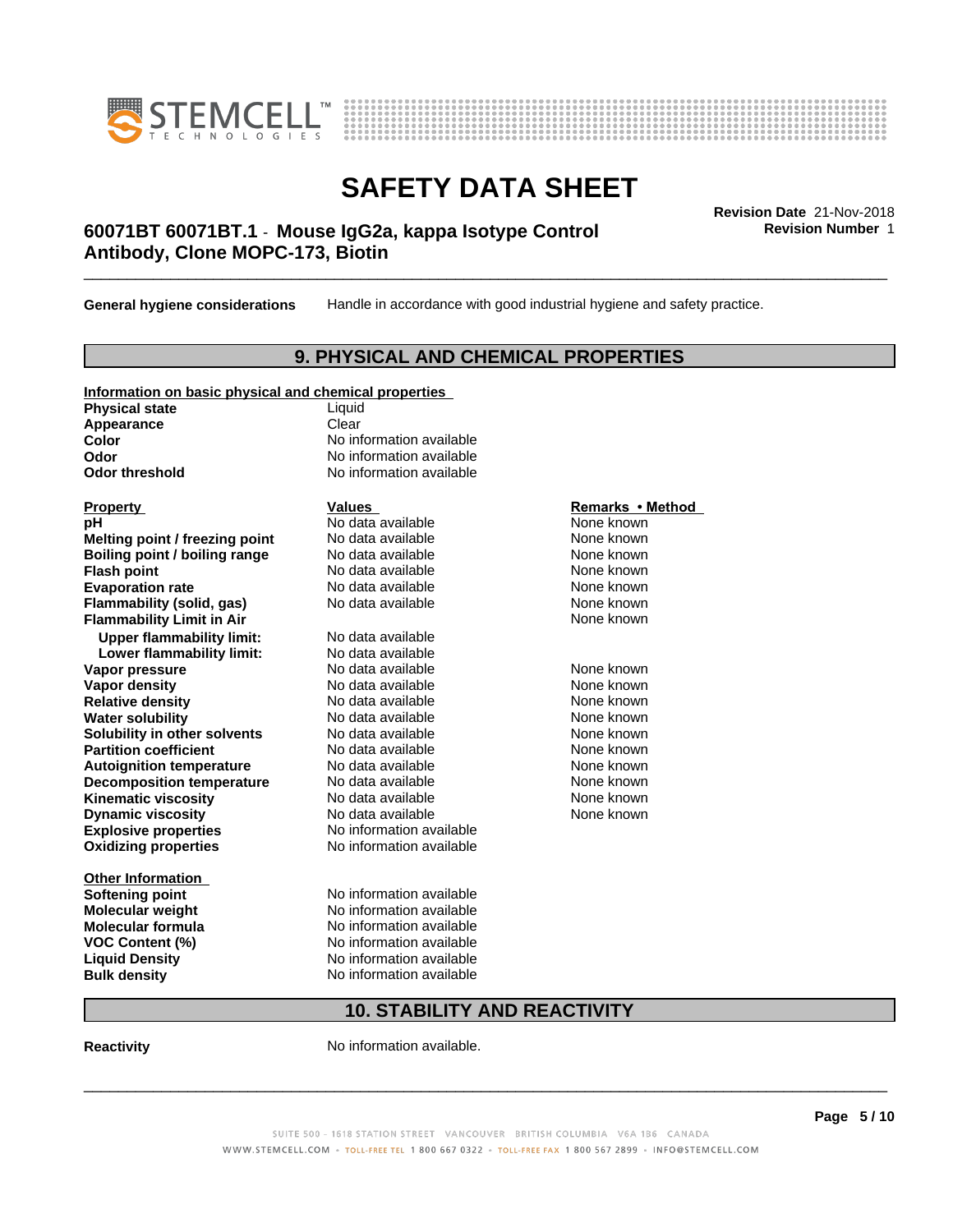



\_\_\_\_\_\_\_\_\_\_\_\_\_\_\_\_\_\_\_\_\_\_\_\_\_\_\_\_\_\_\_\_\_\_\_\_\_\_\_\_\_\_\_\_\_\_\_\_\_\_\_\_\_\_\_\_\_\_\_\_\_\_\_\_\_\_\_\_\_\_\_\_\_\_\_\_\_\_\_\_\_\_\_\_\_\_\_\_\_\_\_\_\_ **Revision Date** 21-Nov-2018 **60071BT 60071BT.1** - **Mouse IgG2a, kappa Isotype Control Antibody, Clone MOPC-173, Biotin**

**Revision Number** 1

| <b>Chemical stability</b>                                        | Stable under normal conditions.                                            |
|------------------------------------------------------------------|----------------------------------------------------------------------------|
| Possibility of hazardous reactions None under normal processing. |                                                                            |
| <b>Conditions to avoid</b>                                       | None known based on information supplied.                                  |
| Incompatible materials                                           | None known based on information supplied.                                  |
|                                                                  | Hazardous decomposition products None known based on information supplied. |

## **11. TOXICOLOGICAL INFORMATION**

### **Information on likely routes of exposure**

### **Product Information**

| <b>Inhalation</b>   | Specific test data for the substance or mixture is not available.            |
|---------------------|------------------------------------------------------------------------------|
| Eye contact         | Specific test data for the substance or mixture is not available.            |
| <b>Skin contact</b> | Specific test data for the substance or mixture is not available.            |
| Ingestion           | Specific test data for the substance or mixture is not available.            |
|                     | Symptoms related to the physical, chemical and toxicological characteristics |
|                     |                                                                              |

**Symptoms** No information available.

### **Numerical measures of toxicity**

### **Acute toxicity**

### **The following values are calculated based on chapter 3.1 of the GHS document** .

### **Unknown acute toxicity** 0 % of the mixture consists of ingredient(s) of unknown toxicity

0 % of the mixture consists of ingredient(s) of unknown acute oral toxicity

0 % of the mixture consists of ingredient(s) of unknown acute dermal toxicity

0 % of the mixture consists of ingredient(s) of unknown acute inhalation toxicity (gas)

0 % of the mixture consists of ingredient(s) of unknown acute inhalation toxicity (vapor)

0 % of the mixture consists of ingredient(s) of unknown acute inhalation toxicity (dust/mist)

### **Delayed and immediate effects as well as chronic effects from short and long-term exposure**

**Skin corrosion/irritation** No information available.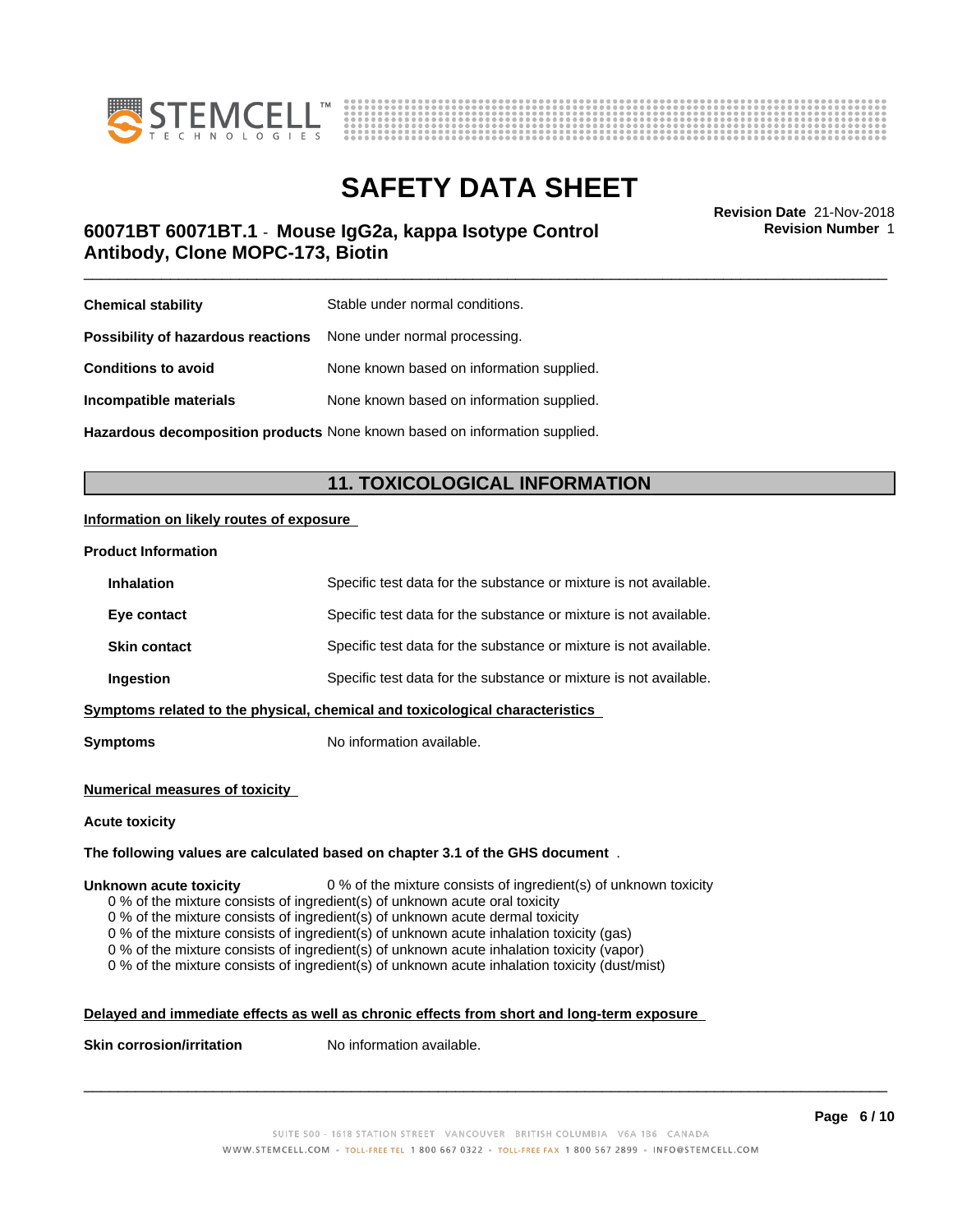



# \_\_\_\_\_\_\_\_\_\_\_\_\_\_\_\_\_\_\_\_\_\_\_\_\_\_\_\_\_\_\_\_\_\_\_\_\_\_\_\_\_\_\_\_\_\_\_\_\_\_\_\_\_\_\_\_\_\_\_\_\_\_\_\_\_\_\_\_\_\_\_\_\_\_\_\_\_\_\_\_\_\_\_\_\_\_\_\_\_\_\_\_\_ **Revision Date** 21-Nov-2018 **60071BT 60071BT.1** - **Mouse IgG2a, kappa Isotype Control Antibody, Clone MOPC-173, Biotin**

**Serious eye damage/eye irritation** No information available. **Respiratory or skin sensitization** No information available. **Germ cell mutagenicity** No information available. **Carcinogenicity** No information available. **Reproductive toxicity** No information available. **STOT** - single exposure No information available. **STOT** - **repeated exposure** No information available. **Aspiration hazard** No information available.

### **12. ECOLOGICAL INFORMATION**

| <b>Ecotoxicity</b>            | ٠                                  |
|-------------------------------|------------------------------------|
| Persistence and degradability | No information available.          |
| <b>Bioaccumulation</b>        | There is no data for this product. |
| Other adverse effects         | No information available.          |

### **13. DISPOSAL CONSIDERATIONS**

| Waste treatment methods                |                                                                                                                    |
|----------------------------------------|--------------------------------------------------------------------------------------------------------------------|
| Waste from residues/unused<br>products | Dispose of in accordance with local regulations. Dispose of waste in accordance with<br>environmental legislation. |
| Contaminated packaging                 | Do not reuse empty containers.                                                                                     |
| <b>US EPA Waste Number</b>             | P <sub>105</sub>                                                                                                   |

# **14. TRANSPORT INFORMATION**

 $\overline{\phantom{a}}$  ,  $\overline{\phantom{a}}$  ,  $\overline{\phantom{a}}$  ,  $\overline{\phantom{a}}$  ,  $\overline{\phantom{a}}$  ,  $\overline{\phantom{a}}$  ,  $\overline{\phantom{a}}$  ,  $\overline{\phantom{a}}$  ,  $\overline{\phantom{a}}$  ,  $\overline{\phantom{a}}$  ,  $\overline{\phantom{a}}$  ,  $\overline{\phantom{a}}$  ,  $\overline{\phantom{a}}$  ,  $\overline{\phantom{a}}$  ,  $\overline{\phantom{a}}$  ,  $\overline{\phantom{a}}$ 

**Revision Number** 1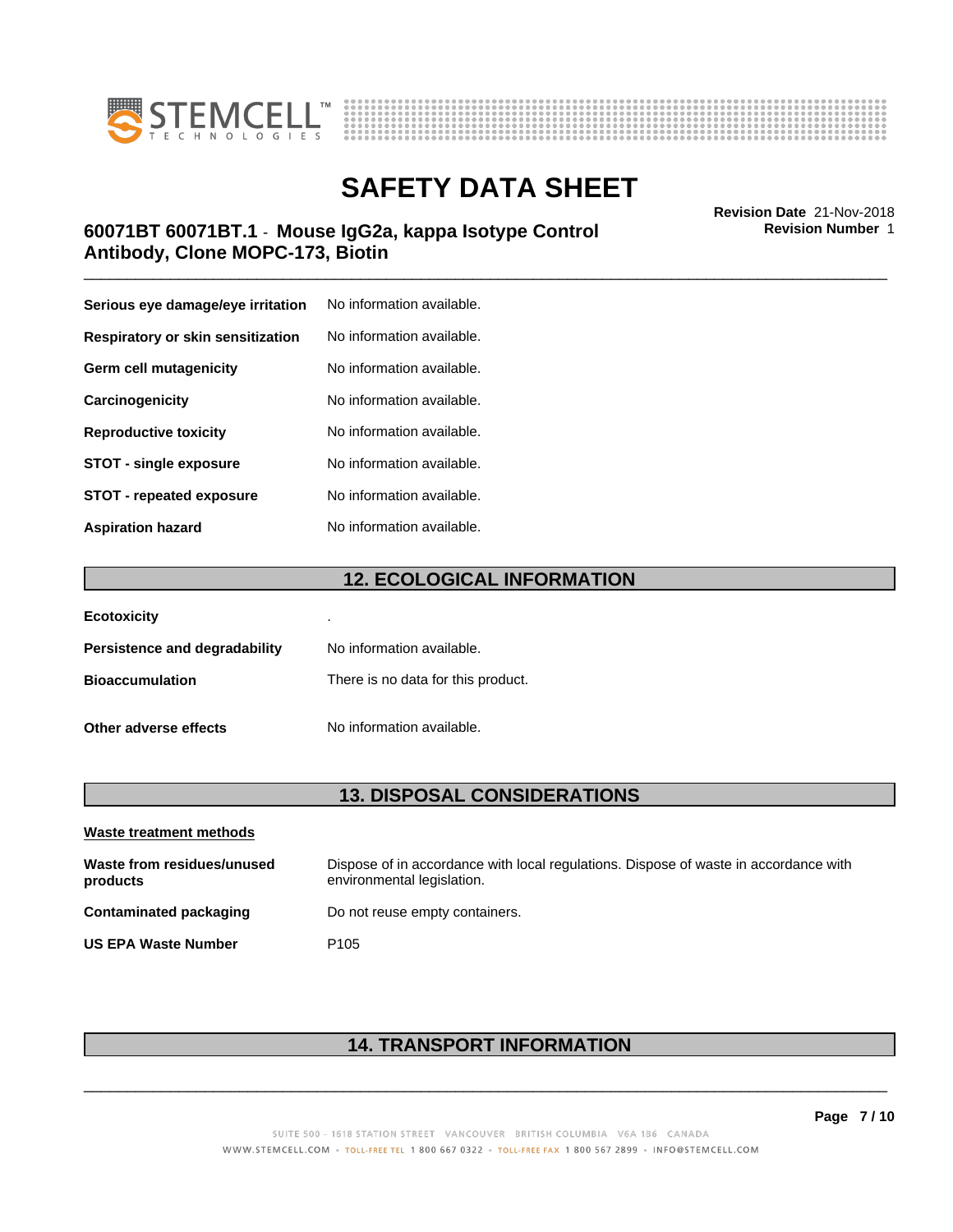



# **SAFETY DATA SHEET**<br>Revision Date 21-Nov-2018

# \_\_\_\_\_\_\_\_\_\_\_\_\_\_\_\_\_\_\_\_\_\_\_\_\_\_\_\_\_\_\_\_\_\_\_\_\_\_\_\_\_\_\_\_\_\_\_\_\_\_\_\_\_\_\_\_\_\_\_\_\_\_\_\_\_\_\_\_\_\_\_\_\_\_\_\_\_\_\_\_\_\_\_\_\_\_\_\_\_\_\_\_\_ **Revision Date** 21-Nov-2018 **60071BT 60071BT.1** - **Mouse IgG2a, kappa Isotype Control Antibody, Clone MOPC-173, Biotin**

**DOT** Not regulated **TDG** Not regulated **MEX** Not regulated **ICAO** (air) Not regulated **IATA** Not regulated **IMDG** Not regulated **RID** Not regulated **ADR** Not regulated **ADN** Not regulated

### **15. REGULATORY INFORMATION**

| <b>International Inventories</b> |                 |  |
|----------------------------------|-----------------|--|
| TSCA                             | Complies        |  |
| <b>DSL/NDSL</b>                  | Complies        |  |
| <b>EINECS/ELINCS</b>             | Complies        |  |
| <b>ENCS</b>                      | Does not comply |  |
| <b>IECSC</b>                     | Complies        |  |
| <b>KECL</b>                      | Complies        |  |
| <b>PICCS</b>                     | Complies        |  |
| <b>AICS</b>                      | Complies        |  |

 **Legend:**

 **TSCA** - United States Toxic Substances Control Act Section 8(b) Inventory

 **DSL/NDSL** - Canadian Domestic Substances List/Non-Domestic Substances List

 **EINECS/ELINCS** - European Inventory of Existing Chemical Substances/European List of Notified Chemical Substances

 **ENCS** - Japan Existing and New Chemical Substances

 **IECSC** - China Inventory of Existing Chemical Substances

 **KECL** - Korean Existing and Evaluated Chemical Substances

 **PICCS** - Philippines Inventory of Chemicals and Chemical Substances

 **AICS** - Australian Inventory of Chemical Substances

### **US Federal Regulations**

### **SARA 313**

Section 313 of Title III of the Superfund Amendments and Reauthorization Act of 1986 (SARA). This product does not contain any chemicals which are subject to the reporting requirements of the Act and Title 40 of the Code of Federal Regulations, Part 372.

 $\overline{\phantom{a}}$  ,  $\overline{\phantom{a}}$  ,  $\overline{\phantom{a}}$  ,  $\overline{\phantom{a}}$  ,  $\overline{\phantom{a}}$  ,  $\overline{\phantom{a}}$  ,  $\overline{\phantom{a}}$  ,  $\overline{\phantom{a}}$  ,  $\overline{\phantom{a}}$  ,  $\overline{\phantom{a}}$  ,  $\overline{\phantom{a}}$  ,  $\overline{\phantom{a}}$  ,  $\overline{\phantom{a}}$  ,  $\overline{\phantom{a}}$  ,  $\overline{\phantom{a}}$  ,  $\overline{\phantom{a}}$ 

**Revision Number** 1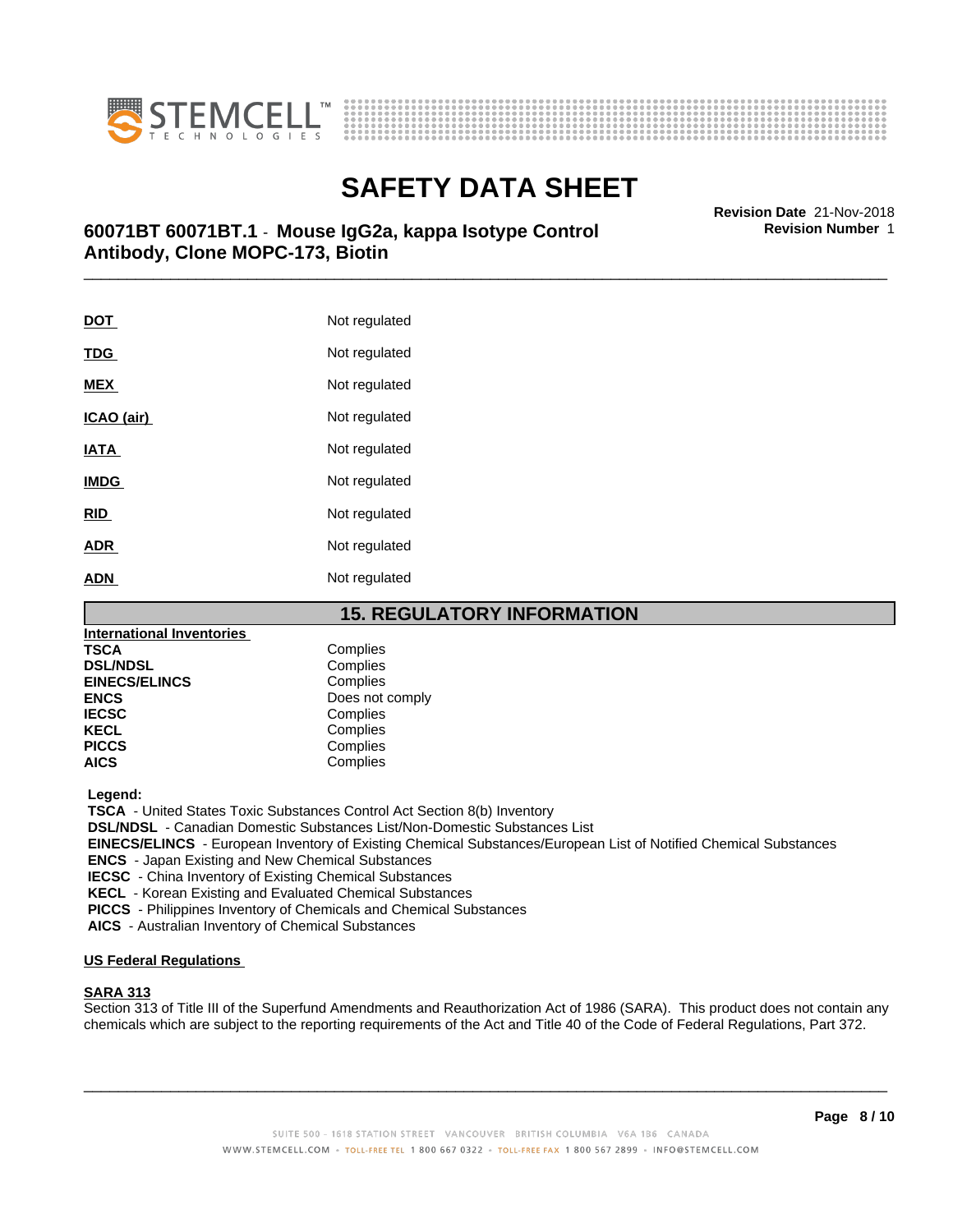



**Revision Number** 1

# \_\_\_\_\_\_\_\_\_\_\_\_\_\_\_\_\_\_\_\_\_\_\_\_\_\_\_\_\_\_\_\_\_\_\_\_\_\_\_\_\_\_\_\_\_\_\_\_\_\_\_\_\_\_\_\_\_\_\_\_\_\_\_\_\_\_\_\_\_\_\_\_\_\_\_\_\_\_\_\_\_\_\_\_\_\_\_\_\_\_\_\_\_ **Revision Date** 21-Nov-2018 **60071BT 60071BT.1** - **Mouse IgG2a, kappa Isotype Control Antibody, Clone MOPC-173, Biotin**

| SARA 311/312 Hazard Categories    |    |  |
|-----------------------------------|----|--|
| Acute health hazard               | No |  |
| <b>Chronic Health Hazard</b>      | No |  |
| <b>Fire hazard</b>                | No |  |
| Sudden release of pressure hazard | N٥ |  |
| <b>Reactive Hazard</b>            | No |  |

### **CWA (Clean WaterAct)**

This product does not contain any substances regulated as pollutants pursuant to the Clean Water Act (40 CFR 122.21 and 40 CFR 122.42).

### **CERCLA**

This material, as supplied, does not contain any substances regulated as hazardous substances under the Comprehensive Environmental Response Compensation and Liability Act (CERCLA) (40 CFR 302) or the Superfund Amendments and Reauthorization Act (SARA) (40 CFR 355). There may be specific reporting requirements at the local, regional, or state level pertaining to releases of this material.

### **US State Regulations**

### **California Proposition 65**

This product does not contain any Proposition 65 chemicals.

### **U.S. State Right-to-Know Regulations**

### **US State Regulations**

| Chemical name                         | New Jersey | <b>Massachusetts</b> | Pennsylvania |
|---------------------------------------|------------|----------------------|--------------|
| Water<br>7732-18-5                    |            |                      |              |
| Sodium Phosphate Dibasic<br>7558-79-4 |            |                      |              |
| Sodium Azide<br>26628-22-8            |            |                      |              |

### **U.S. EPA Label Information**

**EPA Pesticide Registration Number** Not applicable

### **16. OTHER INFORMATION, INCLUDING DATE OF PREPARATION OF THE LAST REVISION**

**Prepared By, State Control. STEMCELL Technologies Canada Inc.**